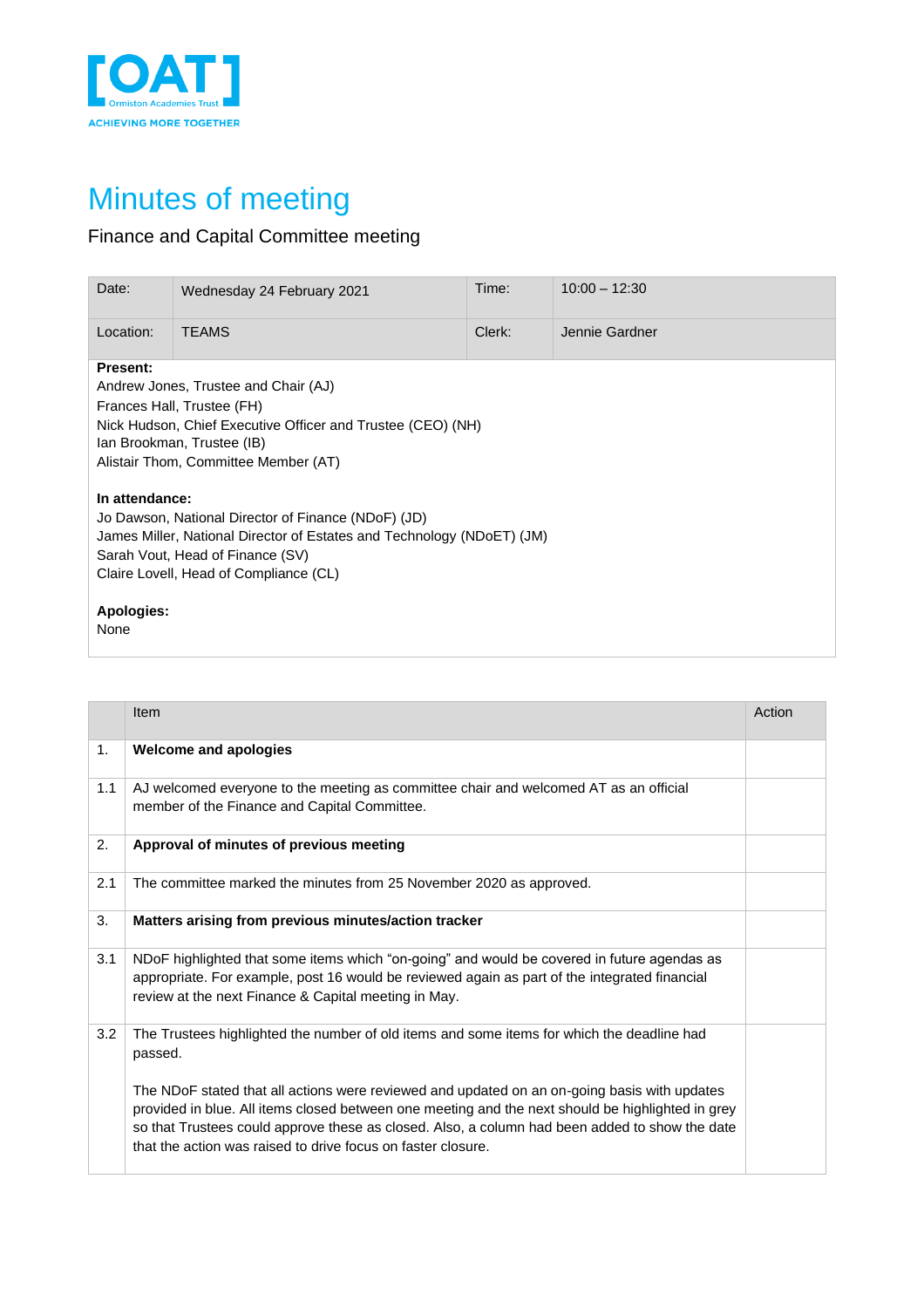

|     | The NDoF committed to review all open items and refresh deadlines as appropriate.                                                                                                                                                                                                                                                                                                                                                                                                                                                                                                                                                                                                                                                     | <b>NDoF</b> |
|-----|---------------------------------------------------------------------------------------------------------------------------------------------------------------------------------------------------------------------------------------------------------------------------------------------------------------------------------------------------------------------------------------------------------------------------------------------------------------------------------------------------------------------------------------------------------------------------------------------------------------------------------------------------------------------------------------------------------------------------------------|-------------|
| 4.  | Update from the National Director of Finance                                                                                                                                                                                                                                                                                                                                                                                                                                                                                                                                                                                                                                                                                          |             |
| 4.1 | The NDoF presented on 20/21 Financials highlighting that the forecast for the year was better<br>than budget.                                                                                                                                                                                                                                                                                                                                                                                                                                                                                                                                                                                                                         |             |
|     | The NDoF highlighted the following:                                                                                                                                                                                                                                                                                                                                                                                                                                                                                                                                                                                                                                                                                                   |             |
|     | significant contingencies had been built into the budget to allow for COVID-19 related<br>٠<br>expenditure and that while some of this had been required to offset COVID-19 related<br>costs and lost lettings, not all of this was required due to savings on items such as<br>cleaning and travel.<br>a detailed forecast was being performed with decisions being made around remaining<br>×<br>choices for the year e.g., ICT expenditure. These were being made with consideration to<br>the short and long term.<br>COVID-19 catch-up funds were being tracked in detail at an academy level with<br>×<br>oversight from the centre.<br>further COVID-19 catch-up funds had been announced on the morning of the committee<br>× |             |
|     | meeting and that this would potentially result in a further £750k of income for OAT.<br>Trustees requested oversight of changes to spend by cost type, particularly regarding investment                                                                                                                                                                                                                                                                                                                                                                                                                                                                                                                                              |             |
|     | in ICT.                                                                                                                                                                                                                                                                                                                                                                                                                                                                                                                                                                                                                                                                                                                               |             |
|     | The NDoF highlighted that all this detail would be included within the monthly management<br>accounts. Details of spend on actual/ planned ICT expenditure reflected in the Feb/ March<br>management accounts once the forecast had been completed.                                                                                                                                                                                                                                                                                                                                                                                                                                                                                   | <b>NDoF</b> |
| 4.2 | The NDoF presented on the financial planning process.                                                                                                                                                                                                                                                                                                                                                                                                                                                                                                                                                                                                                                                                                 |             |
|     | The NDoF highlighted the following:                                                                                                                                                                                                                                                                                                                                                                                                                                                                                                                                                                                                                                                                                                   |             |
|     | very positive progress made around both CLFP by academies and regional teams.<br>٠<br>draft HO budget planning completed.<br>٠<br>increased focus on 3 years vs budget year only<br>m.                                                                                                                                                                                                                                                                                                                                                                                                                                                                                                                                                |             |
|     | The NDoF highlighted the need to replicate the top-down/bottom-up approach seen on people<br>spend to non-people spend e.g., ICT and Estates and that this was now becoming an area of<br>focus.                                                                                                                                                                                                                                                                                                                                                                                                                                                                                                                                      |             |
| 4.3 | The NDoF presented on other areas of control including Project Governance, Wider Governance<br>and Risk.                                                                                                                                                                                                                                                                                                                                                                                                                                                                                                                                                                                                                              |             |
|     | The Trustees noted the progress that was being made and supported the intention to improve<br>project management and governance across the Trust.                                                                                                                                                                                                                                                                                                                                                                                                                                                                                                                                                                                     |             |
| 4.4 | The NDoF provided an update on the Finance Transformation including the procurement of a new<br>Finance System. While the Finance team have made progress on this, the procurement is now<br>paused due to a few factors, including consideration of key dependencies e.g., potential change<br>to payroll provider and wider ICT strategy.                                                                                                                                                                                                                                                                                                                                                                                           |             |
|     | The NDoF highlighted that this was not due to cost and the funds originally budgeted for this were<br>being ring-fenced and carried forward to 21/22.                                                                                                                                                                                                                                                                                                                                                                                                                                                                                                                                                                                 |             |
|     | Overall, it is unlikely that the procurement pause will have a considerable impact on final go-live<br>deadline. COVID-19 has had an impact on other factors such as Data cleansing which will now                                                                                                                                                                                                                                                                                                                                                                                                                                                                                                                                    |             |
|     |                                                                                                                                                                                                                                                                                                                                                                                                                                                                                                                                                                                                                                                                                                                                       |             |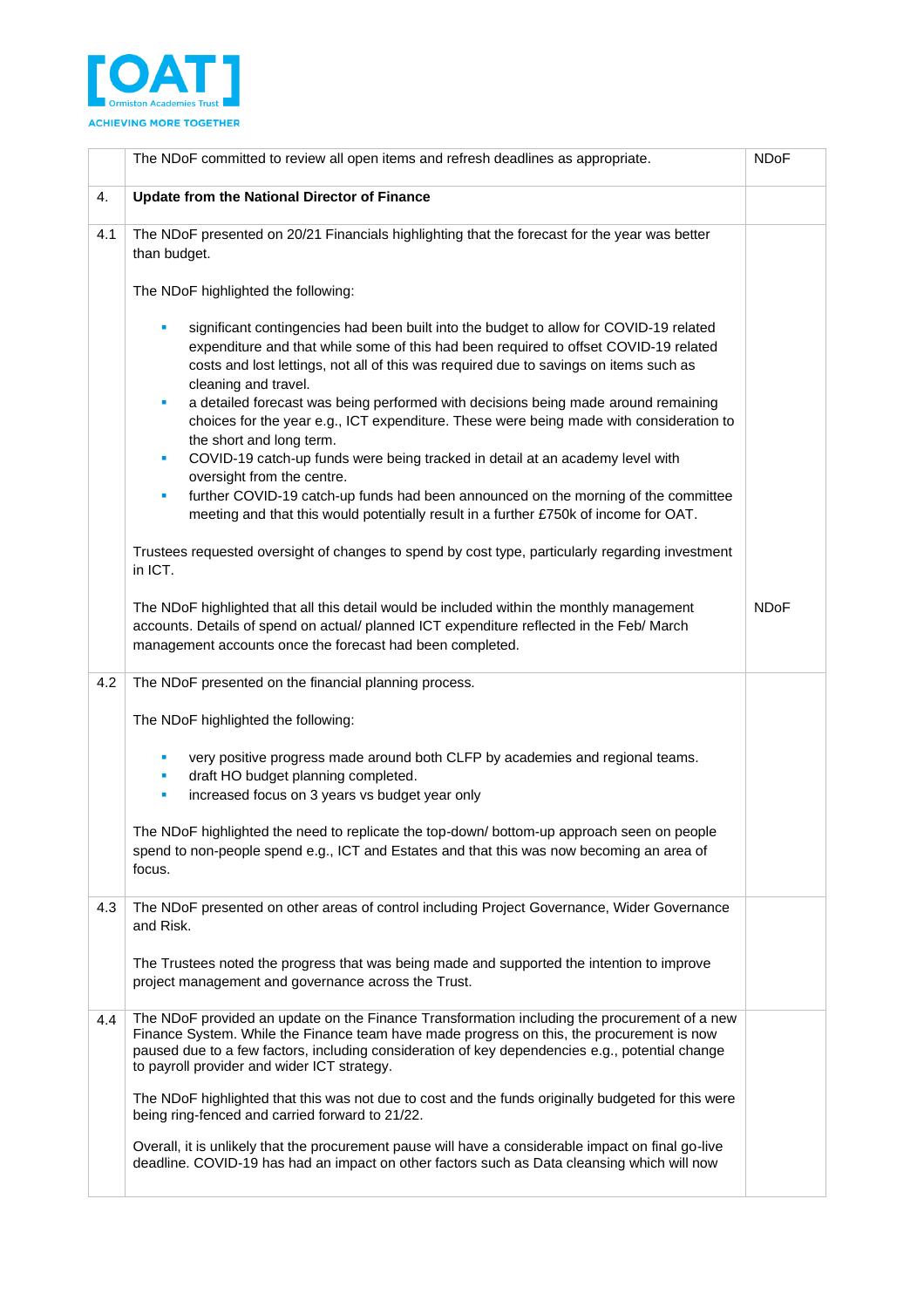

|     | take place in the Summer Term. Suppliers have supported the pause advising that it is typical<br>across the sector.                                                                                                                                                                                                                                     |              |
|-----|---------------------------------------------------------------------------------------------------------------------------------------------------------------------------------------------------------------------------------------------------------------------------------------------------------------------------------------------------------|--------------|
|     | The NDoF also highlighted that several acquisitions, mergers, and other developments had been<br>made within the sector during the last 12 months including the provision of more integrated<br>financial planning and reporting systems by a few providers.                                                                                            |              |
|     | The NDoF committed to provided on-going updates on this project.                                                                                                                                                                                                                                                                                        | <b>NDoF</b>  |
| 4.5 | Key reporting dates were shared with the committee.                                                                                                                                                                                                                                                                                                     |              |
|     | The Trustees raised the subject of future agenda items.                                                                                                                                                                                                                                                                                                 |              |
|     | Regarding the next Finance & Capital Meeting, the NDoF stated that the main area of focus for<br>finance would be the budget/ 3-year plan supported by strategic priority discussions including a<br>focus on financial sustainability.                                                                                                                 |              |
|     | Both the budget and the 3-year plan will be submitted to ESFA in July.                                                                                                                                                                                                                                                                                  |              |
|     | Trustees requested early sight of forward agenda items and the creation of an agreed standing<br>agenda (to include review of management accounts).<br>Agendas for the year should be mapped to the "musts for trustees" so that Trustees can be<br>assured that they are fully discharging their responsibilities and have sight of this in advance.   |              |
|     | CEO clarified that OAT Executive Team are working on a cycle to ensure the alignment of<br>strategy planning, project planning and budget planning.                                                                                                                                                                                                     |              |
|     | NDoF will bring this to the next Finance and Capital Committee. This will also link in with the<br>'musts' from the Academies Financial Handbook and the Financial Delegation of Authority to<br>ensure that items are included in forward agendas at the correct time.                                                                                 | <b>NDoF</b>  |
|     | There were no other comments regarding the Update from the National Director of Finance.                                                                                                                                                                                                                                                                |              |
| 5.  | Non-payroll expenditure                                                                                                                                                                                                                                                                                                                                 |              |
| 5.1 | The Trustees gave a summary as to why this subject had been raised as an agenda item.                                                                                                                                                                                                                                                                   |              |
| 5.2 | The NDoET presented on the Capital Maintenance Allocation (also known and SCA) process<br>including that of the Capital Award Panel.                                                                                                                                                                                                                    | <b>NDoET</b> |
|     | NDoET confirmed that AT will be part of this process and that Trustees will have sight of the<br>outcomes from the Capital Award Panel in forthcoming Finance and Capital Committee meetings.                                                                                                                                                           |              |
|     | The committee noted that the process has evolved and will continue to evolve.                                                                                                                                                                                                                                                                           |              |
|     | The Trustees asked if Peter Murray will remain on the Capital Award Panel. CEO confirmed that<br>Peter Murray would continue to be a member of the Capital Award Panel. AT will be on the panel<br>to form a direct link back to the Finance and Capital Committee now that Peter Murray is no<br>longer a member of the Finance and Capital Committee. |              |
| 5.3 | Trustees requested a review of all non-payroll approval processes.                                                                                                                                                                                                                                                                                      |              |
|     | AT highlighted that the Financial Delegation of Authority document that is being created by the<br>Finance Team and recently presented on in the Audit and Risk Committee should act as a                                                                                                                                                               |              |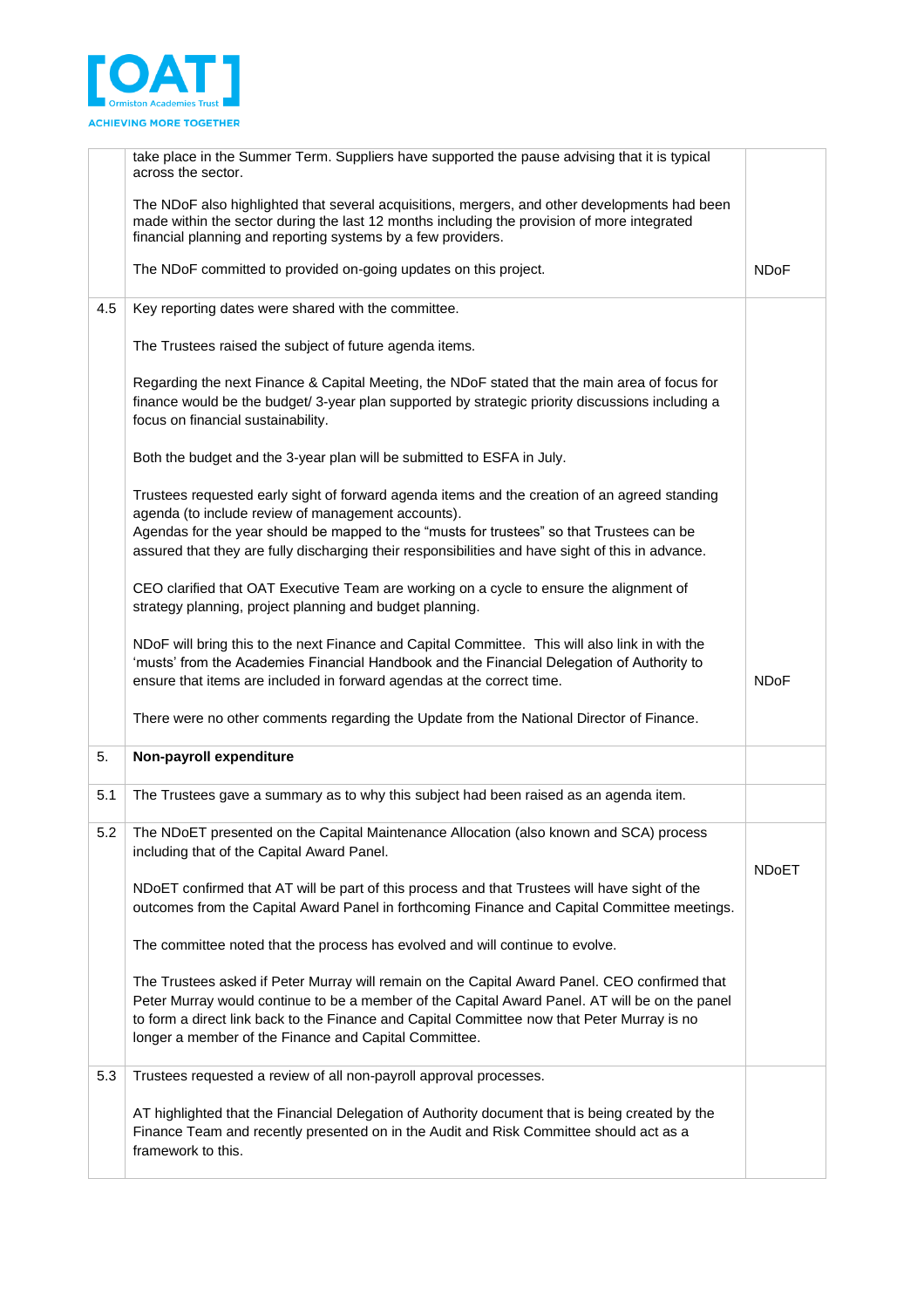

|     | The NDoF agreed and confirmed that it was designed to do exactly that and bring all the<br>requirements of the Academy Financial Handbook, policies, and governance together.                                                                                                                                                                                                             |                       |
|-----|-------------------------------------------------------------------------------------------------------------------------------------------------------------------------------------------------------------------------------------------------------------------------------------------------------------------------------------------------------------------------------------------|-----------------------|
|     | Trustees requested comprehensive high-level process documentation for each major strand of<br>non-people spend including Capital Awards.                                                                                                                                                                                                                                                  | NDoF/<br><b>NDoET</b> |
|     | NDoF and NDoET agreed to present on this at the next Finance & Capital meeting.                                                                                                                                                                                                                                                                                                           |                       |
| 6.  | <b>ICT strategy and priorities</b>                                                                                                                                                                                                                                                                                                                                                        |                       |
| 6.1 | NDoET presented a PowerPoint to accompany the report paper.                                                                                                                                                                                                                                                                                                                               |                       |
|     | This highlighted that the foundation for transforming ICT in OAT would be in addressing ICT<br>infrastructure and that the following key projects are underway:                                                                                                                                                                                                                           |                       |
|     | Move to common IT platform across OAT.<br>٠                                                                                                                                                                                                                                                                                                                                               |                       |
|     | Broadband, telephony, and content filtering<br>٠<br><b>ICT</b> services<br>ш                                                                                                                                                                                                                                                                                                              |                       |
|     | Common software licenses<br>٠                                                                                                                                                                                                                                                                                                                                                             |                       |
|     | Common standards<br>٠                                                                                                                                                                                                                                                                                                                                                                     |                       |
|     | The Trustees discussed the complexity and volume of work involved.                                                                                                                                                                                                                                                                                                                        |                       |
|     | The CEO highlighted that this was widely recognised as a key priority of the Trust.                                                                                                                                                                                                                                                                                                       |                       |
|     | The Trustees asked about the centralisation of decision making around some aspects of ICT and<br>how this was perceived by Principals and other key stakeholders.                                                                                                                                                                                                                         |                       |
|     | The CEO and NDoF responded to say that the Principal's main area of concern related to the<br>quality and cost of ICT functionality. They highlighted that levels of engagement and satisfaction<br>were improving following the introduction of a regional ICT lead across East, South and Primaries<br>and that OAT were currently recruiting for the same role for the North and West. |                       |
|     | The Trustees supported the approach being taken around Infrastructure. However, they<br>highlighted that they were unclear on the overall end goal of the ICT strategy in OAT and the lack<br>of a clear delivery plan.                                                                                                                                                                   |                       |
|     | They requested brief but comprehensive project management papers to support future reviews.<br>These should include the following:<br>Clarity and agreement on the end goal.<br>п                                                                                                                                                                                                         | <b>NDoET</b>          |
|     | A high-level plan (a board level summary of the more detailed plans required to deliver such<br>п                                                                                                                                                                                                                                                                                         |                       |
|     | programmes of activity) which should include key milestone dates.<br>Financial business case (financial cost and benefits) including underlying resource plan.<br>×                                                                                                                                                                                                                       |                       |
|     | Clarity and transparency of Key Assumptions, Risks, Issues and Dependencies.<br>п                                                                                                                                                                                                                                                                                                         |                       |
|     | High level stakeholder management plan (a board level summary of the more detailed plan<br>п<br>required to deliver such change).                                                                                                                                                                                                                                                         |                       |
| 7.  | <b>Development papers</b>                                                                                                                                                                                                                                                                                                                                                                 |                       |
| 7.1 | Cliff Park Infant & Junior                                                                                                                                                                                                                                                                                                                                                                |                       |
|     | The Trustees noted the actions that are being taken to merge Cliff Park Infant & Junior<br>Academies.                                                                                                                                                                                                                                                                                     |                       |
| 7.2 | <b>TBAP</b>                                                                                                                                                                                                                                                                                                                                                                               |                       |